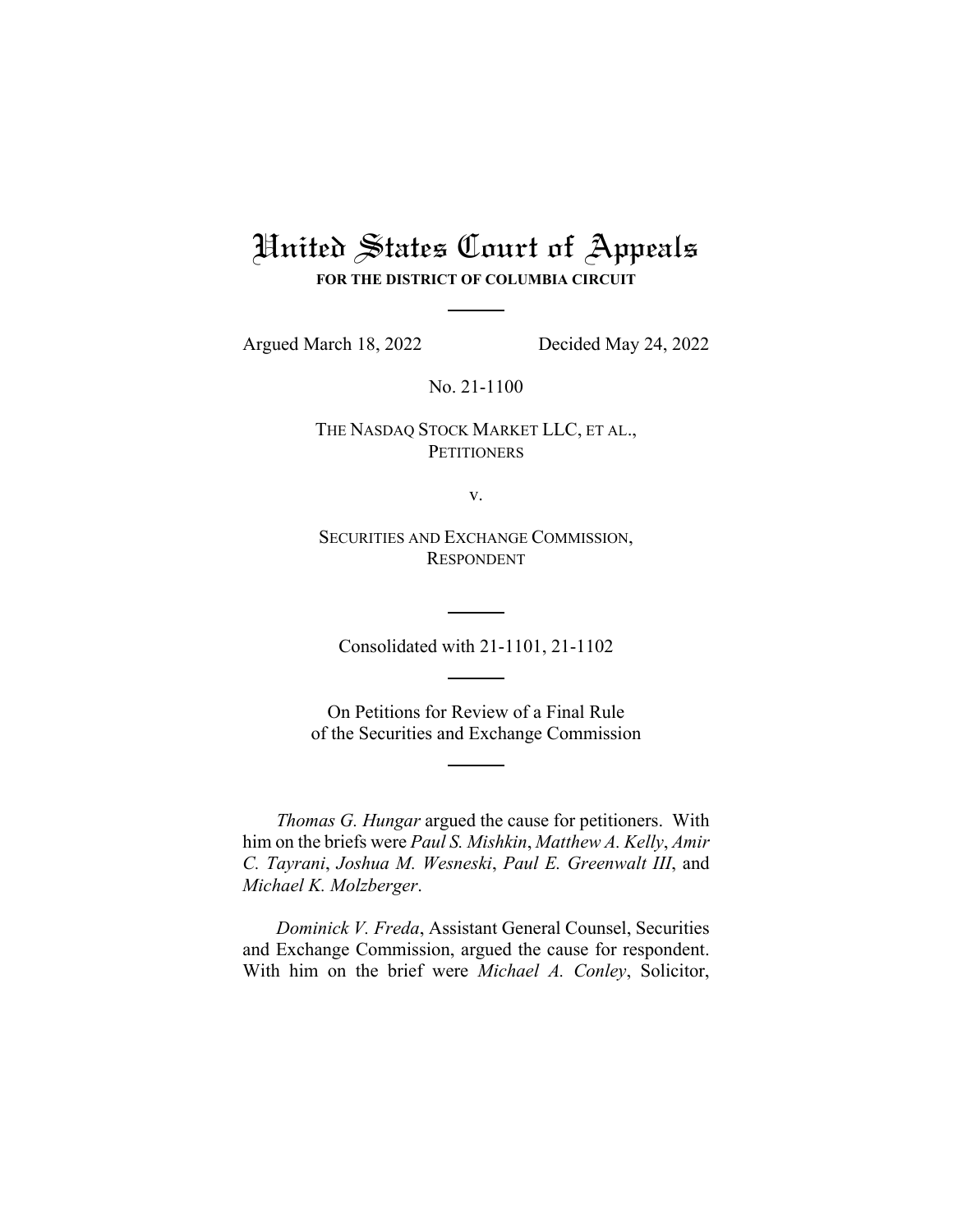*Daniel Staroselsky*, Senior Litigation Counsel, and *Brooke J. Wagner*, Senior Counsel.

Before: ROGERS and RAO, *Circuit Judges*, and RANDOLPH, *Senior Circuit Judge*.

#### Opinion for the Court by *Circuit Judge* ROGERS.

ROGERS, *Circuit Judge*: In 2020, the Securities and Exchange Commission revised its decades-old regulation concerning securities market data, which had become largely obsolete in the face of transformative technological advances. Petitioners, securities exchanges that also develop and sell proprietary securities market data products using the data generated by trades on their respective platforms, challenged the new Market Data Infrastructure Rule as arbitrary and capricious and contrary to the goals and policies of the Securities Exchange Act. The Rule, however, clearly represents a reasonable balancing of the objectives Congress directed the Commission to address in a complex and technical area based on the record before the Commission. Accordingly, the court denies the petitions.

### **I.**

Section 11A of the amended Securities Exchange Act, Pub. L. No. 94-29, § 7, 89 Stat. 97, 111 (1975), grants the Commission broad power to establish a national market system for the trading of securities. 15 U.S.C. § 78k-1(a)(2); *see* S. REP. NO. 94-75, at 7 (1975). Finding that "[i]t is in the public interest and appropriate for the protection of investors and the maintenance of fair and orderly markets" to ensure "economically efficient execution of securities transactions," "fair competition," and the availability of market data to market participants, 15 U.S.C. § 78k-1(a)(1)(C), Congress directed the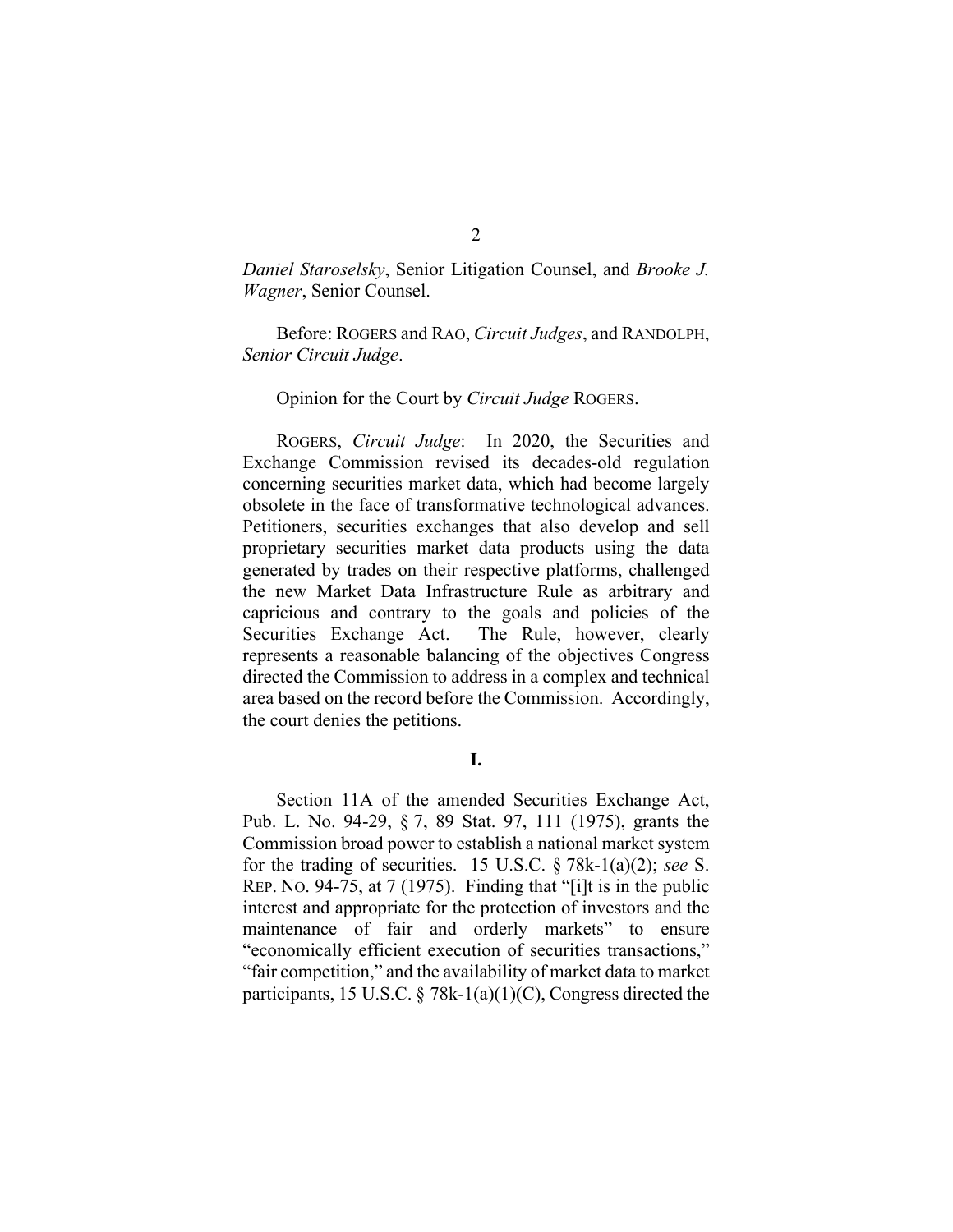Commission to promote the "prompt, accurate, reliable, and fair collection, processing, distribution, and publication of information with respect to quotations for and transactions in . . . securities and the fairness and usefulness of the form and content of such information," *id.*  $\S$  78k-1(c)(1)(B).

In recent decades, pursuant to an existing Commission regulation, the national securities market has operated under a "centralized consolidation model" for the distribution of market data. Market Data Infrastructure, 86 Fed. Reg. 18,596, 18,598–99, 18,727 (Apr. 9, 2021). In 2005, the Commission adopted "Regulation NMS," 70 Fed. Reg. 37,496 (June 29, 2005), to promote the availability of securities market data to investors and other market participants. "Because [national market system] stocks are traded so many places at once, one of the important innovations of the [national market system] is to make available to investors a stream of 'core' market data consolidated from all of the exchanges." *NetCoalition v. SEC*, 615 F.3d 525, 529 (D.C. Cir. 2010), *superseded by statute as stated in NetCoalition v. SEC*, 715 F.3d 342, 344 (D.C. Cir. 2013). Under Regulation NMS, investors could obtain that "core data" from a centralized securities-information processor, which acts as a kind of quasi-utility operated jointly by self-regulatory organizations, including the exchanges, and the Financial Industry Regulatory Authority. The centralized securities-information processors receive limited categories of data from the exchanges, compile it, and transmit it to subscribers. That data includes key information for each stock: (1) the price and size of the last sale and the exchange on which the sale took place; (2) each exchange's current highest bid and lowest offer, and the number of shares available at those prices; and (3) the national highest bid and lowest offer for each stock on any exchange. To obtain more detailed information about other transactions on the exchanges, a market participant must subscribe to the exchanges' own proprietary data feeds, and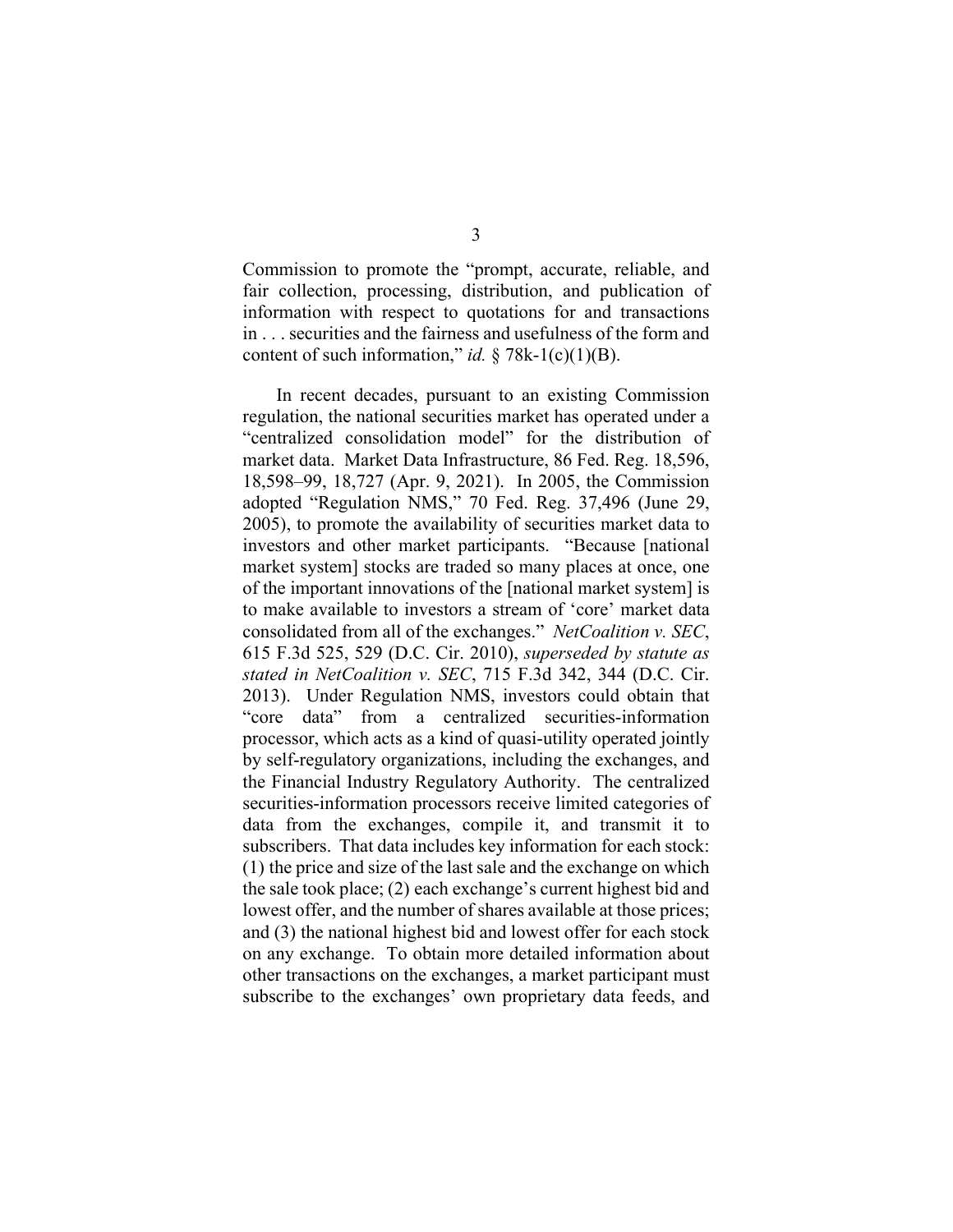distribution of their proprietary data is a lucrative business for the exchanges.

Since the Commission adopted Regulation NMS in 2005 the securities market has evolved dramatically, so that the proprietary data products developed and sold by the exchanges themselves are vastly more useful to investors than the more affordable core data feeds. For example, the exchanges have developed proprietary data products that deliver data to subscribers much faster than the core data feeds. Proprietary products may also contain much more detailed information about the range of transactions taking place on the exchanges, rather than just the best bid and best offer quotes. As a result, the Commission determined, there was an information asymmetry in the marketplace for securities data — those market participants relying on the core data feed were at a significant informational disadvantage to participants that could afford to subscribe to the exchanges' comprehensive proprietary products. In short, the consolidated core data feed had "not kept pace with the needs of certain market participants, while the exchanges have expanded the content and reduced the latency of their proprietary data products in response to market participants' needs." 86 Fed. Reg. at 18,641.

To address this problem, the Commission proposed and then adopted the Market Data Infrastructure Rule in 2020. The Rule aimed to "modernize the national market system" by promoting the development of new data distribution tools. *Id.* at 18,604–05. The Rule consisted of two main changes to the existing market structure in furtherance of this goal. First, the Rule updated the definition of core data to include more detailed trading information. Second, it adopted a competitive model for data feeds other than the one distributed by the centralized processor. The exchanges (which generate and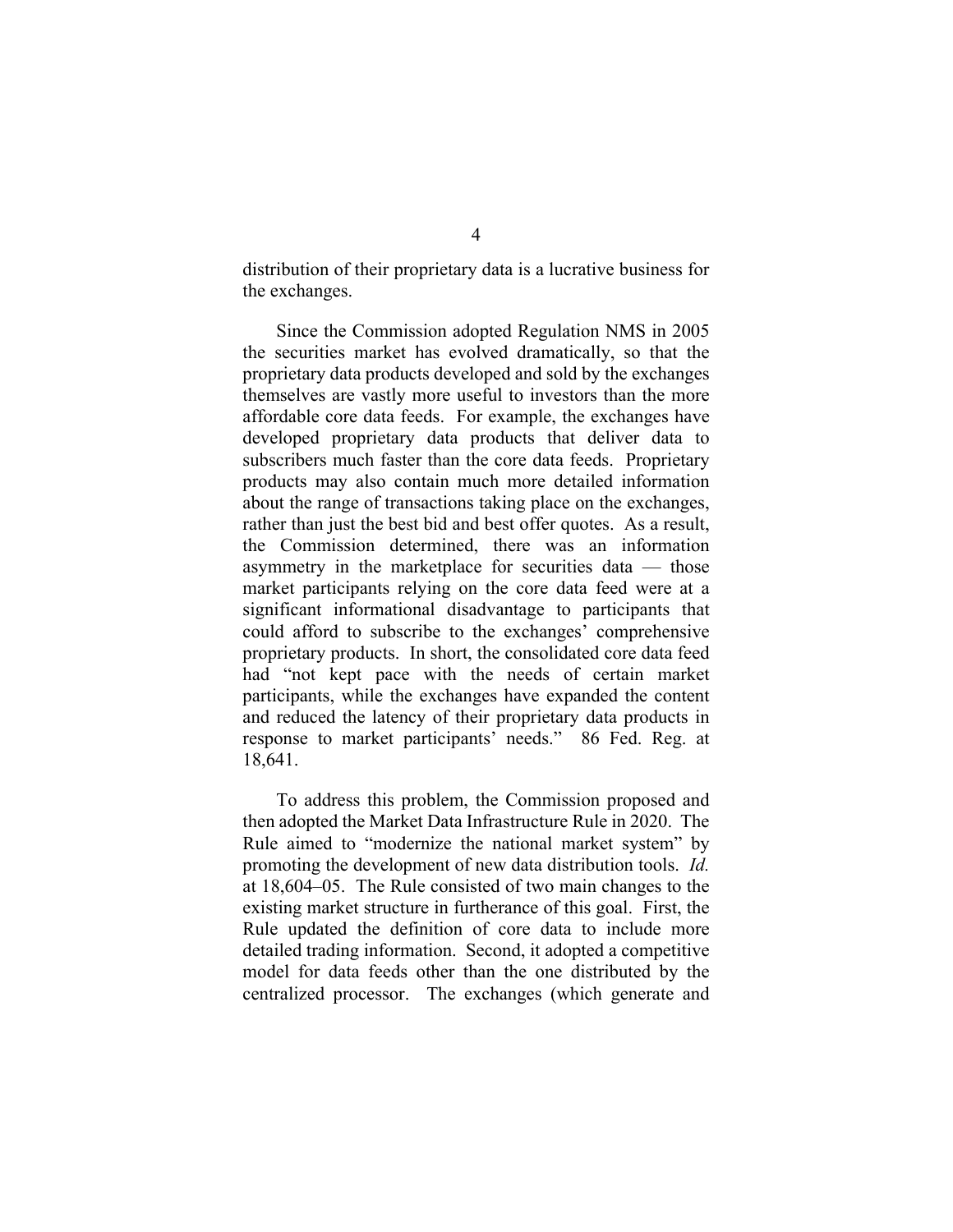own the underlying trading data) would no longer have a monopoly on aggregating and distributing that data to investors. Rather, the Rule compels the exchanges to distribute that data to competing data consolidators for a fee set by a committee, consisting of the exchanges and other major market players and approved by the Commission. The competing consolidators, who must register with the Commission, may develop different kinds of data feeds in accordance with market demand based on the varied needs of investors. The Rule would also permit market participants to "self-aggregat[e]" by purchasing raw data directly from the exchanges and consolidating it for their own internal use. *Id.* at 18,602.

Certain exchanges challenged the Rule before it was published in the Federal Register, and the court dismissed the petitions as premature. *Nasdaq Stock Market LLC v. SEC*, 998 F.3d 1006, 1007 (D.C. Cir. 2021). Petitioners here challenged the Rule after it was published in the Federal Register, and the petitions were consolidated.

## **II.**

The court's review of the Commission's Rule is limited to ensuring that it is not "arbitrary, capricious, an abuse of discretion, or otherwise not in accordance with law." *NetCoalition*, 615 F.3d at 532 (quoting 5 U.S.C. § 706(2)(A)); *see* 15 U.S.C. § 78y(b)(4). Arbitrary-and-capricious review is a "[h]ighly deferential" standard that "presumes the validity of agency action, requiring [the court] to determine whether the agency has considered the relevant factors and 'articulate[d] a rational connection between the facts found and the choice made.'" *AT&T Corp. v. FCC*, 220 F.3d 607, 616 (D.C. Cir. 2000) (quoting *Motor Vehicle Mfrs. Ass'n v. State Farm Mut. Auto. Ins. Co.*, 463 U.S. 29, 43 (1983)).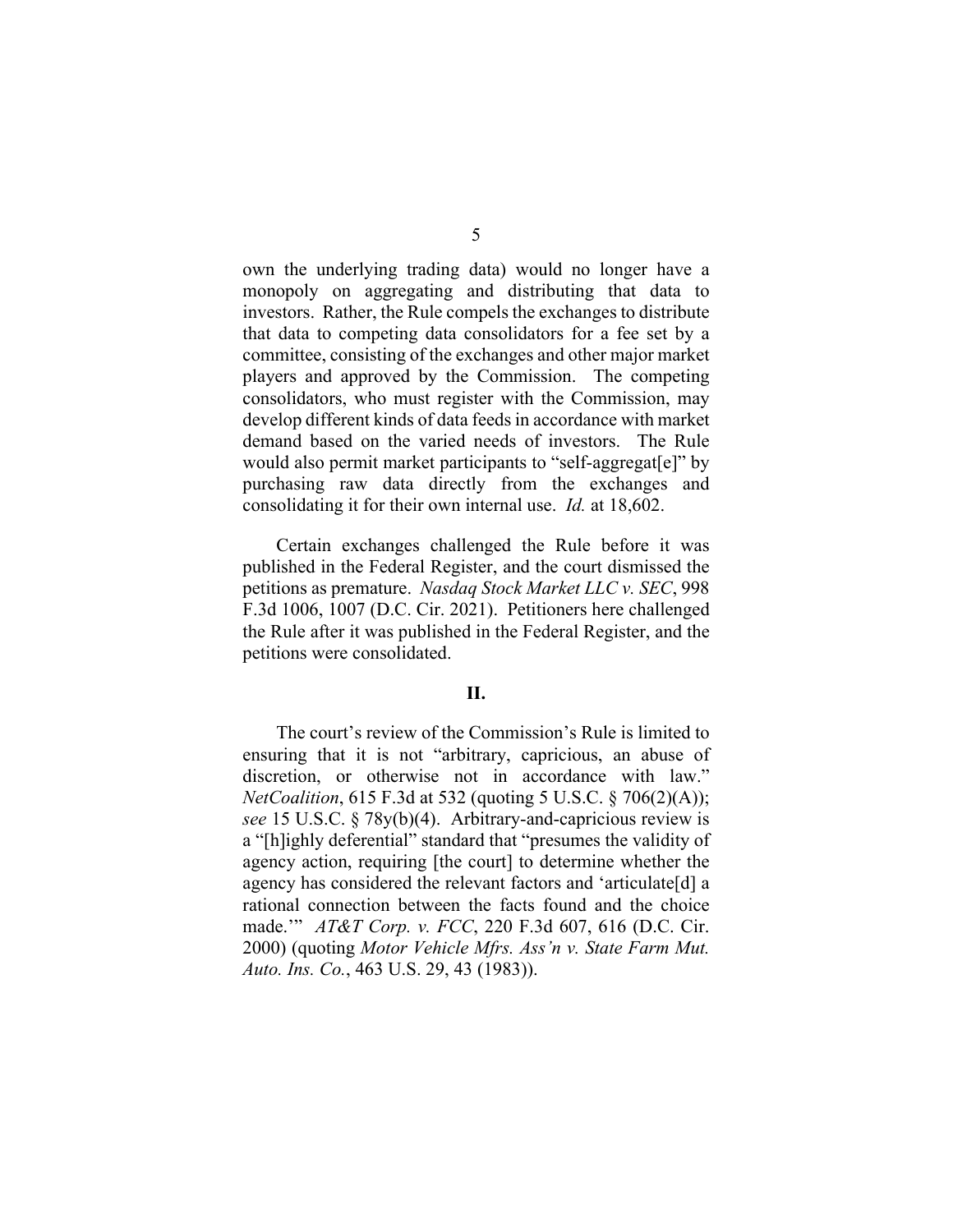6

**A.** 

Section 11A of the Exchange Act authorizes the Commission to promulgate rules to ensure the "prompt, accurate, reliable, and fair collection, processing, distribution, and publication of information with respect to quotations for and transactions in . . . securities and the fairness and usefulness of the form and content of such information." 15 U.S.C.  $\S$  78k-1(c)(1)(B). Recognizing that the existing market under Regulation NMS produced significant "information asymmetries" between traders who rely on the limited data available from the centralized processors' core data feeds and those who can afford to purchase one or more proprietary data products, the Commission adopted the Market Data Infrastructure Rule. 86 Fed. Reg. at 18,725. The Commission reasonably concluded that the Rule would promote its stated goal in two primary ways.

First, the Rule adds new categories of data to the definition of "core data" so that investors who rely on core data will have information that more closely approximates what is available to proprietary data feed subscribers. *Id.* at 18,602. This change is likely to reduce asymmetries between consumers who rely only on the consolidated data feed and other consumers by enhancing the information available to consolidated data feed subscribers. Currently, only a few data points are available to consumers relying on core data from the centralized processors; the Rule changes that by requiring that certain additional categories of information that are currently only available through the exchanges' proprietary data products be deemed core data. And while petitioners observe that this will not "*eliminate*" information asymmetries between users of the core data feed and users of proprietary products, Petitioners' Br. 24, the Commission's stated goal was to "*reduce*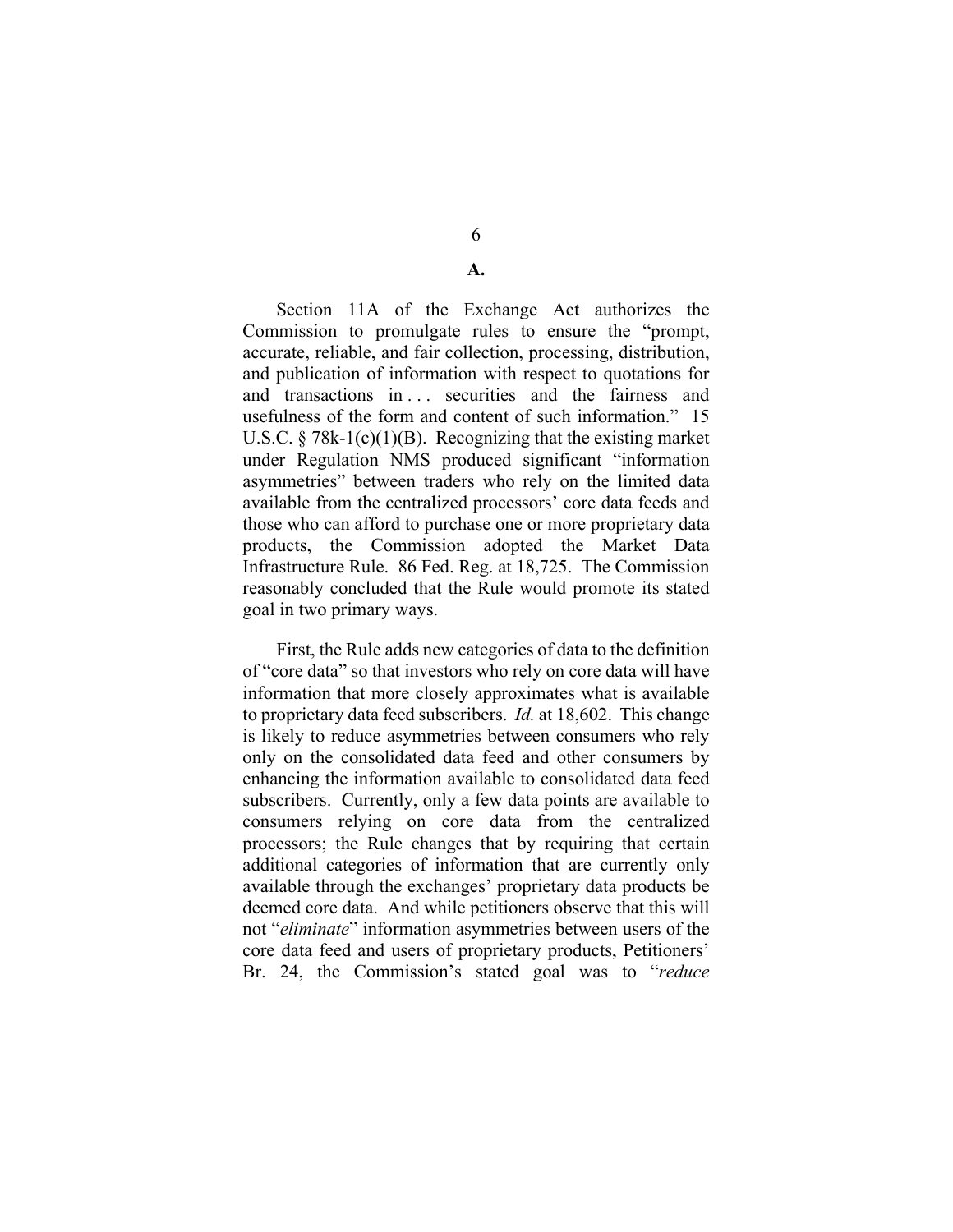information asymmetries," 86 Fed. Reg. at 18,725 (emphasis added), not to achieve "absolute parity," Respondent's Br. 20.

Second, the Rule introduces competition into the data market by allowing entities other than the exchanges to develop and sell data products based on data obtained from the exchanges. This change is likely to promote the availability of many different kinds of data products at different price points, making it more likely that consumers for whom proprietary data products are prohibitively expensive will find in the marketplace an affordable product appropriately tailored to their data needs. The Commission explained that under the current regime, "the cost of [the exchanges'] proprietary market data products inhibits the purchase of, and the widespread dissemination of, this data to market participants that may need it to participate effectively in the markets." 86 Fed. Reg. at 18,600. By contrast, under the new regime, consumers would no longer face a binary choice between affordable but content-limited feeds and content-rich but expensive products; instead, in the new competitive marketplace, consumers would be able to choose from an array of data products featuring different data at different speeds and at different price points.

Petitioners nevertheless contend that the Commission's adoption of the Rule was arbitrary and capricious for two reasons: first, according to petitioners, the Rule will exacerbate, not reduce, information asymmetries in the data market; and second, in petitioners' view, the Rule rests on speculation.

**1.** Petitioners maintain that the Rule will exacerbate information asymmetries in several respects. For one thing, the Rule will further stratify the data market, replacing a two-tiered system with a multi-tiered system. This stratification of the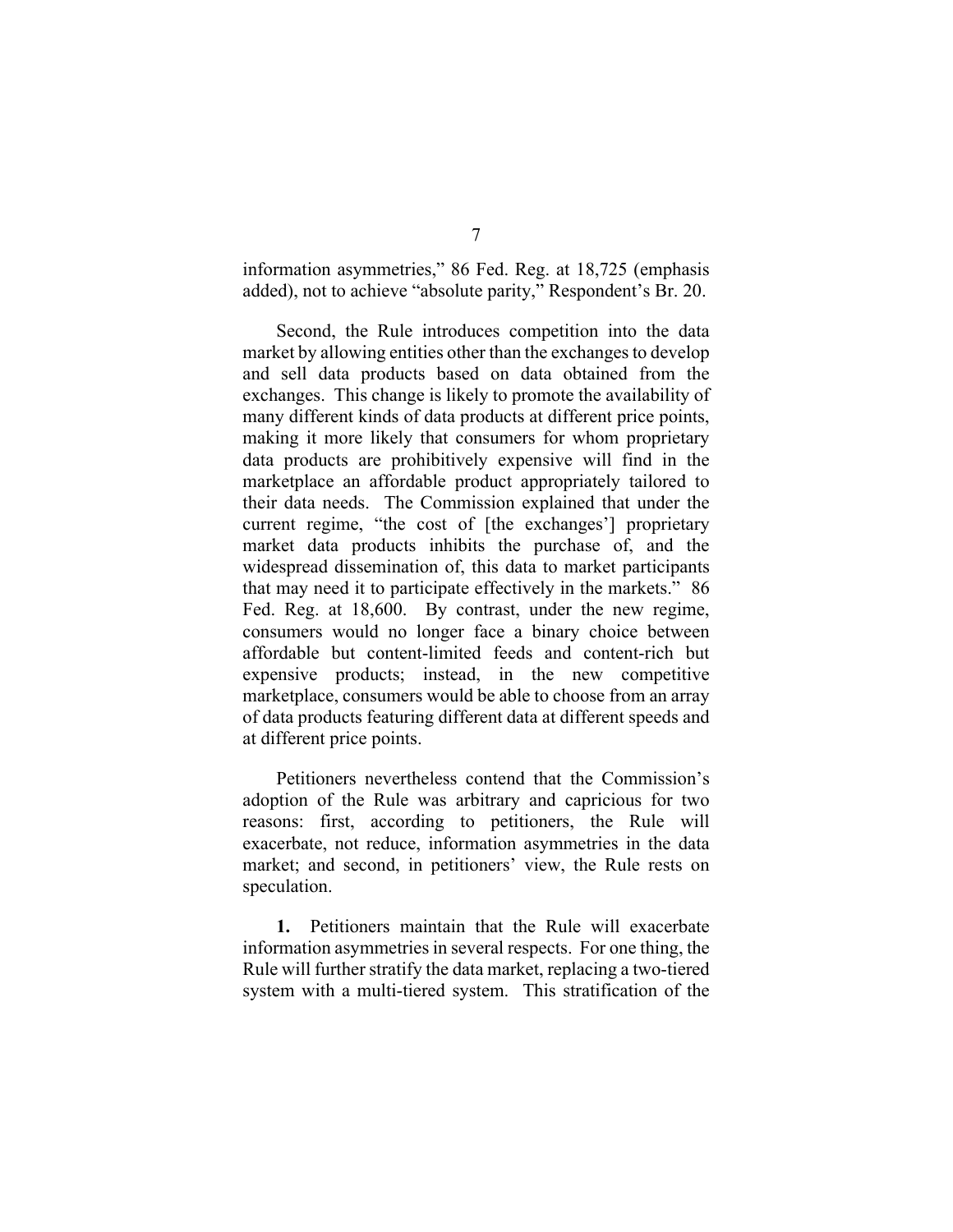market undercuts the Commission's goal, rendering the Rule arbitrary and capricious: If the Commission was concerned about a two-tiered data market, petitioners maintain, then surely a multi-tiered data market must amount to an even more asymmetrical distribution of information. But this objection misconstrues the Commission's goal in implementing the Rule, for the Commission aimed not to require that every market participant have access to the same data at the same speed, but rather to address a dearth of options for consumers with widely divergent data needs in the existing marketplace. *See id.* at 18,767. The Rule promotes the Commission's purpose by assuring that consumers who cannot afford existing proprietary data products are no longer limited to the consolidated feed as their only option.

Nor will the Rule's allowance for large firms to "selfaggregate" data for internal use exacerbate information asymmetries. Under the new regime, a small number of major players in the securities market would have the option to selfaggregate market data by purchasing raw data directly from the exchanges and aggregating it for their own internal use, rather than purchasing a prepackaged data product from one of the competing consolidators. Petitioners see self-aggregators gaining an additional speed advantage over all other market participants, because they would receive data faster by cutting out the middleman. Feed subscribers, by contrast, must wait to receive aggregated data from a third-party consolidator, which self-aggregators avoid. But the Commission explained that "[l]atency sensitive customers of competing consolidators," that is, customers whose trading strategies depend on splitsecond data advantages, "are likely to be co-located in the same data centers as their competing consolidators, so the transmission time between the servers of the competing consolidator and its customer will be exceedingly small." *Id.* at 18,648. What is more, the Commission has consistently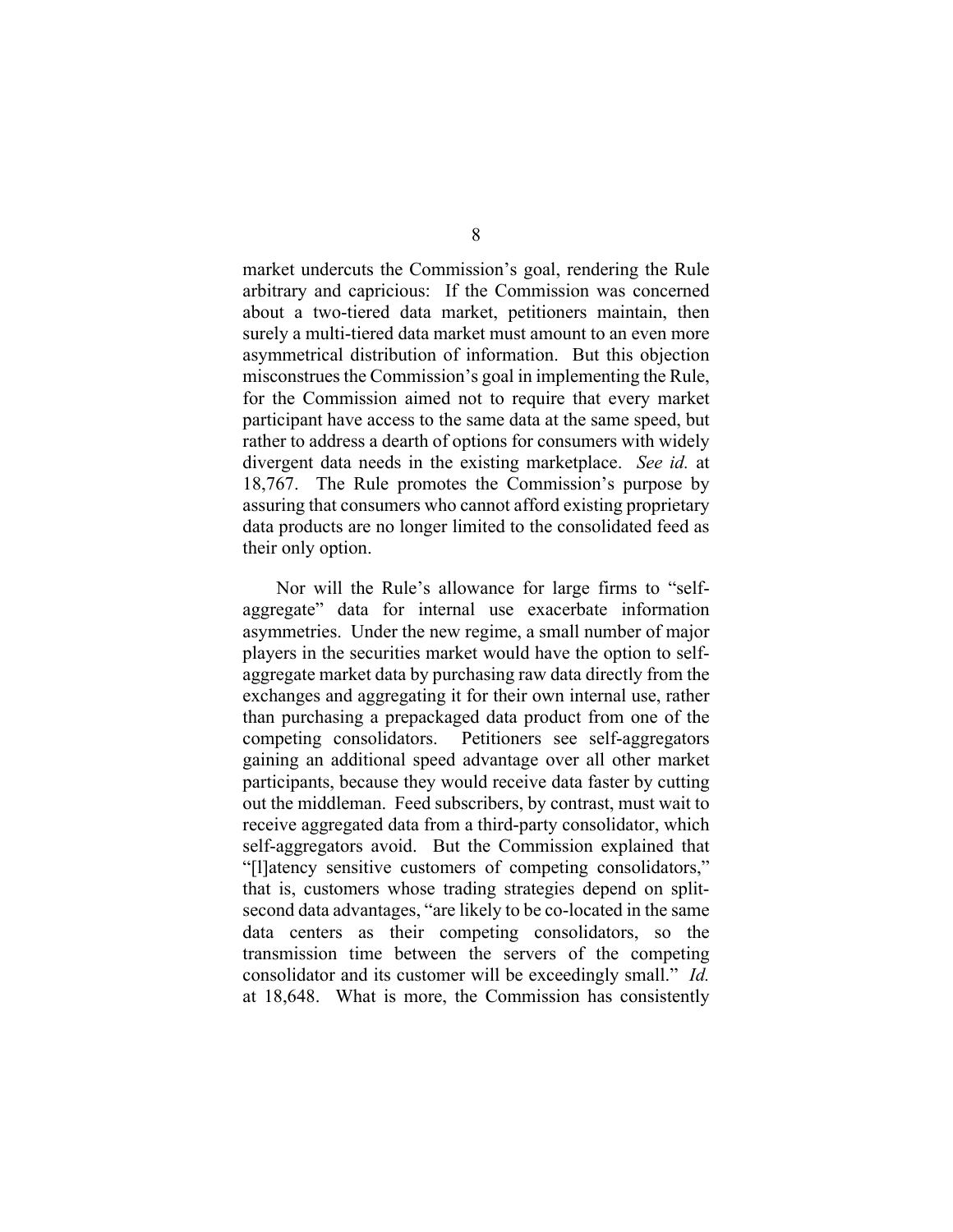explained that "big firms already act as self-aggregators" under the current regime. Respondent's Br. 23; *see* 86 Fed. Reg. at 18,599. Petitioners have not explained why any latency advantages enjoyed by self-aggregators would be more significant under the new Rule than the previous regime.

Petitioners also maintain that the Rule will exacerbate another problem the Commission claimed it would address: market resiliency. In adopting the Rule, the Commission noted that a competitive system with multiple consolidators would eliminate single points of failure in the system, i.e., the centralized securities-information processors. Petitioners contend that consumers would actually be more prone to disruptions in their access to data under the new system, because each competing consolidator would represent a single point of failure with respect to its own customers. But this misses the Commission's point, which was that eliminating single points of failure would "improve the resiliency of the *national market system*" as a whole, not that it would guarantee that individual consumers could never experience outages or disruptions in their access to data. 86 Fed. Reg. at 18,661 (emphasis added). The Commission explained that competing consolidators will face twin pressures — regulatory requirements "designed to support their operational resiliency" and competition with each other — that will encourage resiliency and reliability. *Id.*

**2.** Petitioners also maintain that the Rule rests on unfounded speculation, rendering it arbitrary and capricious. But a concern that too few competing consolidators would enter the market to achieve the anticipated benefits of competition is misplaced: The Commission acknowledged that there was some uncertainty about the number of entrants to the market, but exhaustively explained why it predicted that the market would see "a sufficient number" of entrants to promote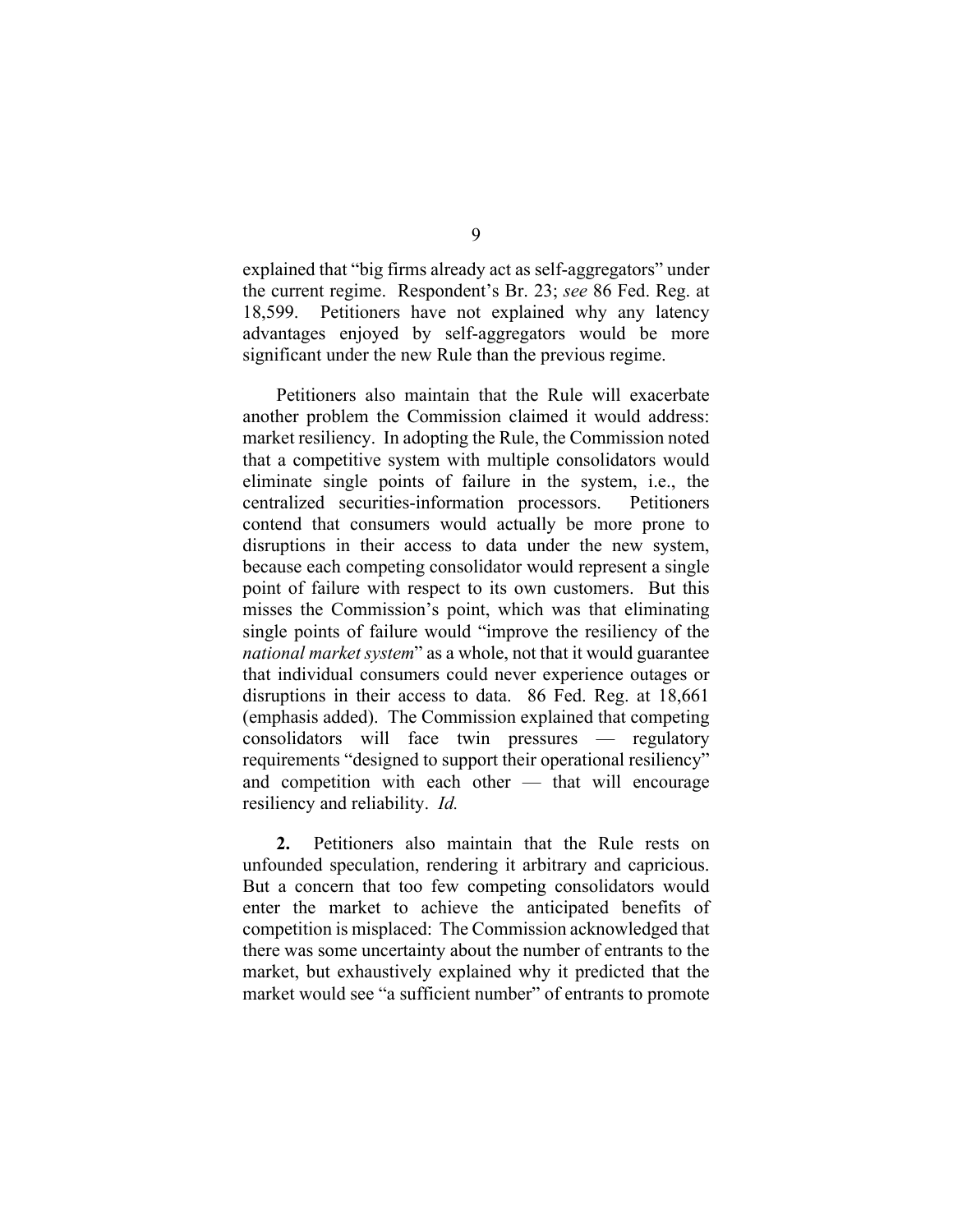competition, *id.* at 18,761. That analysis considered the barriers to entry for would-be competing consolidators, *id.* at 18,761–63; the anticipated fees to be charged for the underlying data the consolidators would purchase, aggregate, and sell, *id.* at 18,763–64; the fixed "connectivity" costs to competing consolidators, i.e., the fees charged to cover the cost of transmitting the underlying data to the competing consolidators, *id.* at 18,764; the anticipated demand for the competing consolidators' data products, *id.* at 18,764–66; and the competing consolidators' ability to offer differentiated data products, *id.* at 18,766–68. That was more than sufficient, because "when an agency's decision is primarily predictive . . . [the court] require[s] only that the agency acknowledge factual uncertainties and identify the considerations it found persuasive." *Am. Hosp. Ass'n v. Azar*, 983 F.3d 528, 536 (D.C. Cir. 2020) (quoting *Rural Cellular Ass'n v. FCC*, 588 F.3d 1095, 1105 (D.C. Cir. 2009)).

Similarly, the Commission reasonably predicted that only a small number of market participants would become selfaggregators, leaving enough demand for the competing consolidators' products to achieve the benefits of competition. Petitioners point out that while the absolute number of selfaggregators might be small, the firms positioned to selfaggregate — an expensive and technically complex endeavor — likely represent a large segment of the total demand for market data. Again, however, the Commission recognized this possibility, observing that "while the number of potential selfaggregators might be small their overall trading volume might be large, because these market participants are also likely some of the highest trading-volume broker-dealers and registered investment advisors." 86 Fed. Reg. at 18,766. On balance, the Commission nevertheless concluded that the predicted demand for the competing consolidators' products outweighed concerns that self-aggregation might eat into the market; that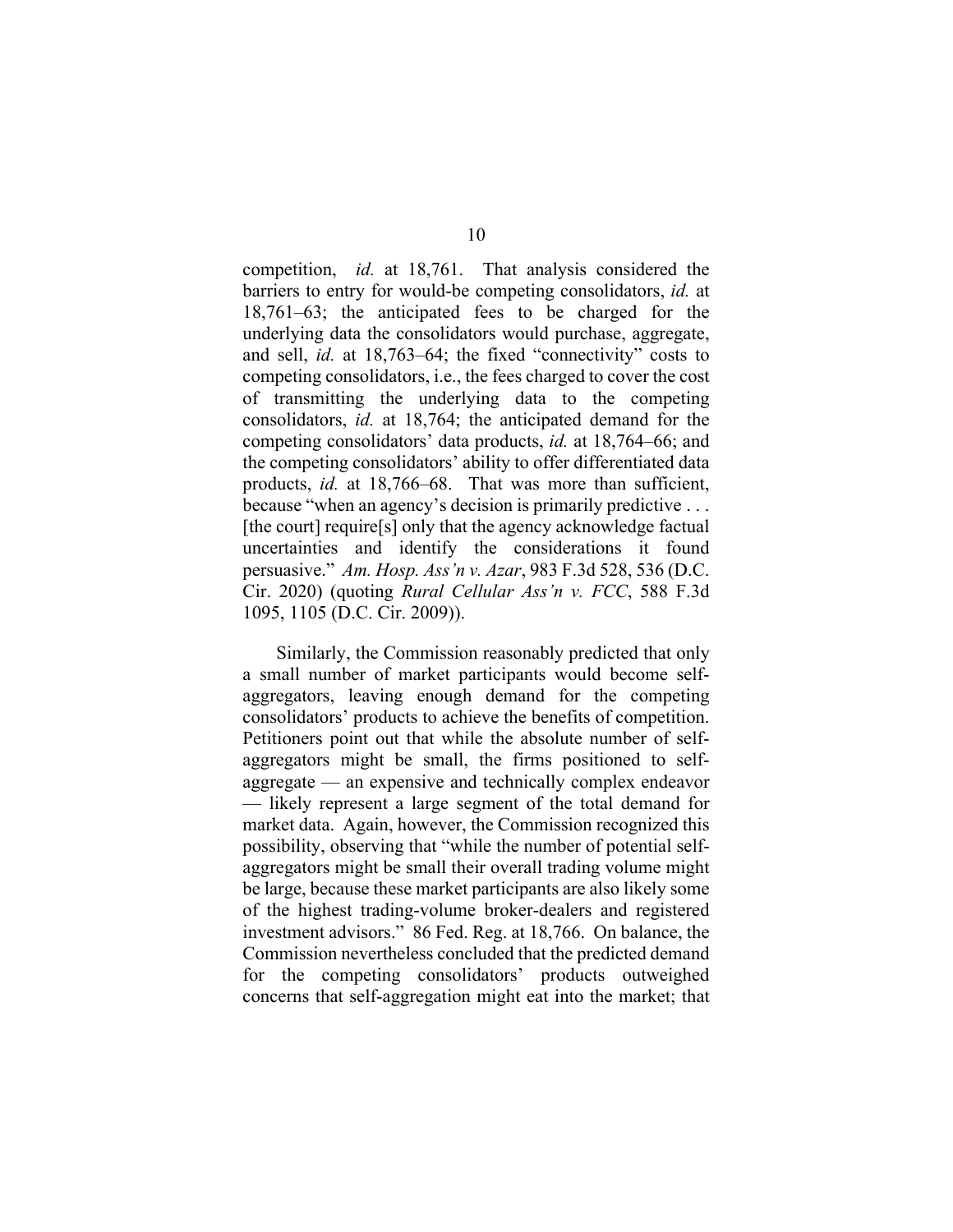satisfied the Commission's obligations, *Am. Hosp. Ass'n*, 983 F.3d at 536, especially where the agency had to strike a balance between competing statutory objectives of efficiency, competition, and transparency, *see* 15 U.S.C. § 78k-1(a)(1)(C); *Fresno Mobile Radio, Inc. v. FCC*, 165 F.3d 965, 971 (D.C. Cir. 1999); *see also Chevron U.S.A., Inc. v. Nat. Res. Def. Council, Inc.*, 467 U.S. 837, 845, 865 (1984); Concept Release on Equity Market Structure, 75 Fed. Reg. 3594, 3597 (Jan. 21, 2010).

Finally, petitioners maintain that, although the marketplace for data products can only succeed if competing consolidators offer differentiated products, namely, a variety of products with different categories of data, different levels of analytics, and different speeds, the Commission could only guess at whether they would be able to do so, since the fees to obtain the exchanges' raw data have not yet been set. Fees that are too high, petitioners maintain, may make it infeasible for competing consolidators to offer more affordable, less detailed data feeds given the high up-front cost to purchase the raw data. The Commission acknowledged that competing consolidators' ability to differentiate their products and charge different prices would depend partly on whether the national-market-system plans, which will determine data fees, set differentiated prices for different subsets of data or, rather, offer only comprehensive data at a single price point. 86 Fed. Reg. at 18,764, 18,767. But petitioners overstate matters when they suggest that the success of the new regime depends *entirely* on fee differentiation; the Commission reasonably concluded that the fact that comprehensive data will remain available at different speeds for different prices provides built-in differentiation, and even in the absence of any differentiation, demand for less expensive data products could make it worthwhile for a competing consolidator to purchase comprehensive data and repackage it as a subset of that data.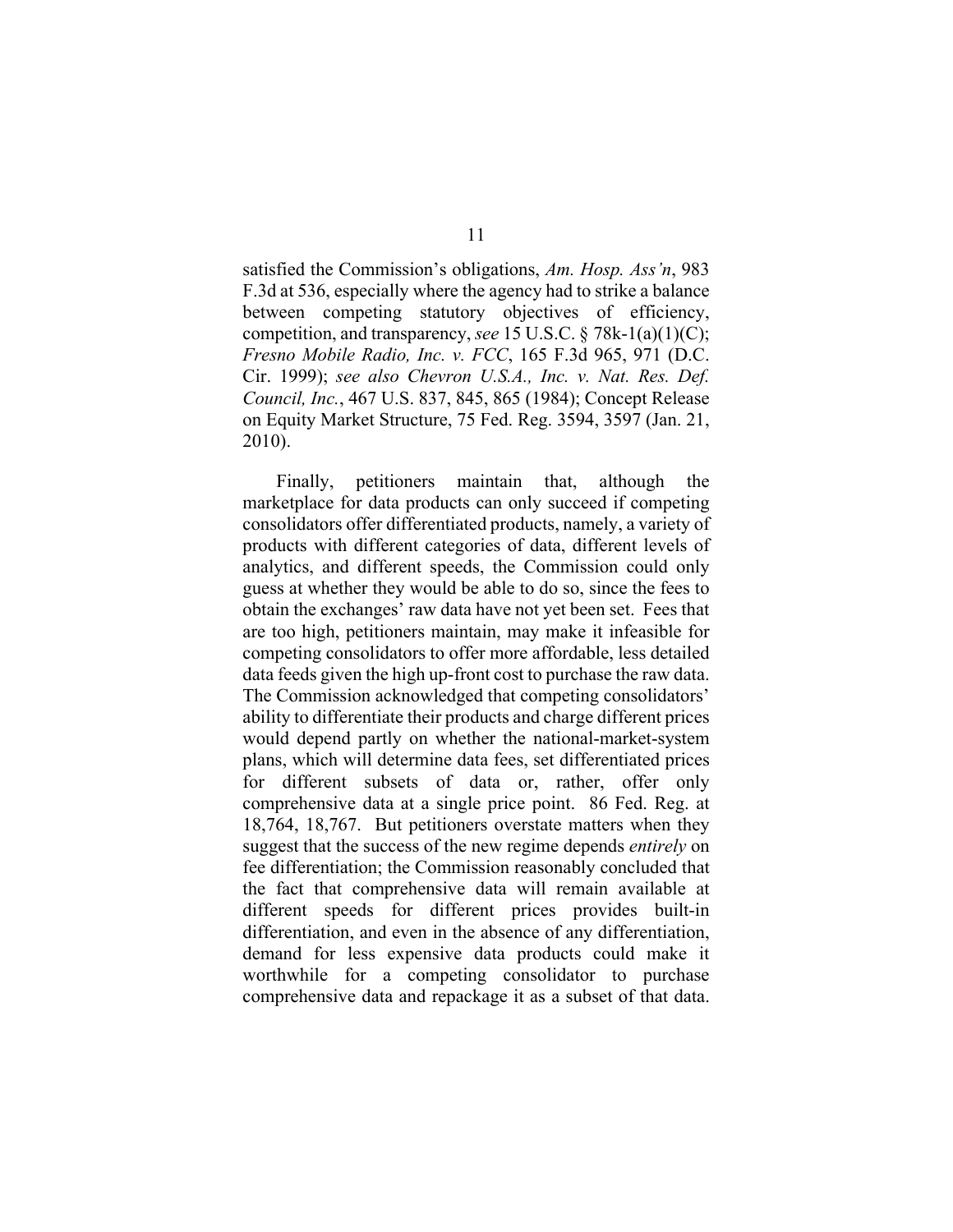*Id.* at 18,767–68. Further, the existing equity data plans, of which petitioners are governing members, have already proposed just such a differentiated fee structure, which the Commission is currently considering.

On arbitrary-and-capricious review, the court's role is "not to substitute its judgment for that of the agency,' but instead to assess only whether the decision was 'based on a consideration of the relevant factors and whether there has been a clear error of judgment.'" *DHS v. Regents of Univ. of Cal.*, 140 S. Ct. 1891, 1905 (2020) (citations omitted). The Rule's design promotes the Commission's stated goals and is grounded in the record before the Commission. Accordingly, petitioners have not shown that the Rule is arbitrary and capricious.

### **B.**

The Exchange Act requires the Commission to act with "due regard for the public interest, the protection of investors, and the maintenance of fair and orderly markets," and to assure the "fair collection" and "distribution" of market data. 15 U.S.C.  $\S 78k-1(a)(2)$ , (c)(1)(B). When the Commission engages in rulemaking under the Exchange Act that requires it to consider "whether an action is necessary or appropriate in the public interest," it must also consider "the protection of investors" as well as "whether the action will promote efficiency, competition, and capital formation." 15 U.S.C. § 78c(f). An agency's duty to consider economic impacts does not necessarily require a precise cost-benefit analysis, *see Nat'l Ass'n of Home Builders v. EPA*, 682 F.3d 1032, 1039 (D.C. Cir. 2012); this court has recognized that the Commission "need not . . . base its every action upon empirical data," *Chamber of Commerce v. SEC*, 412 F.3d 133, 142 (D.C. Cir. 2005), and may reasonably conduct "a general analysis based on informed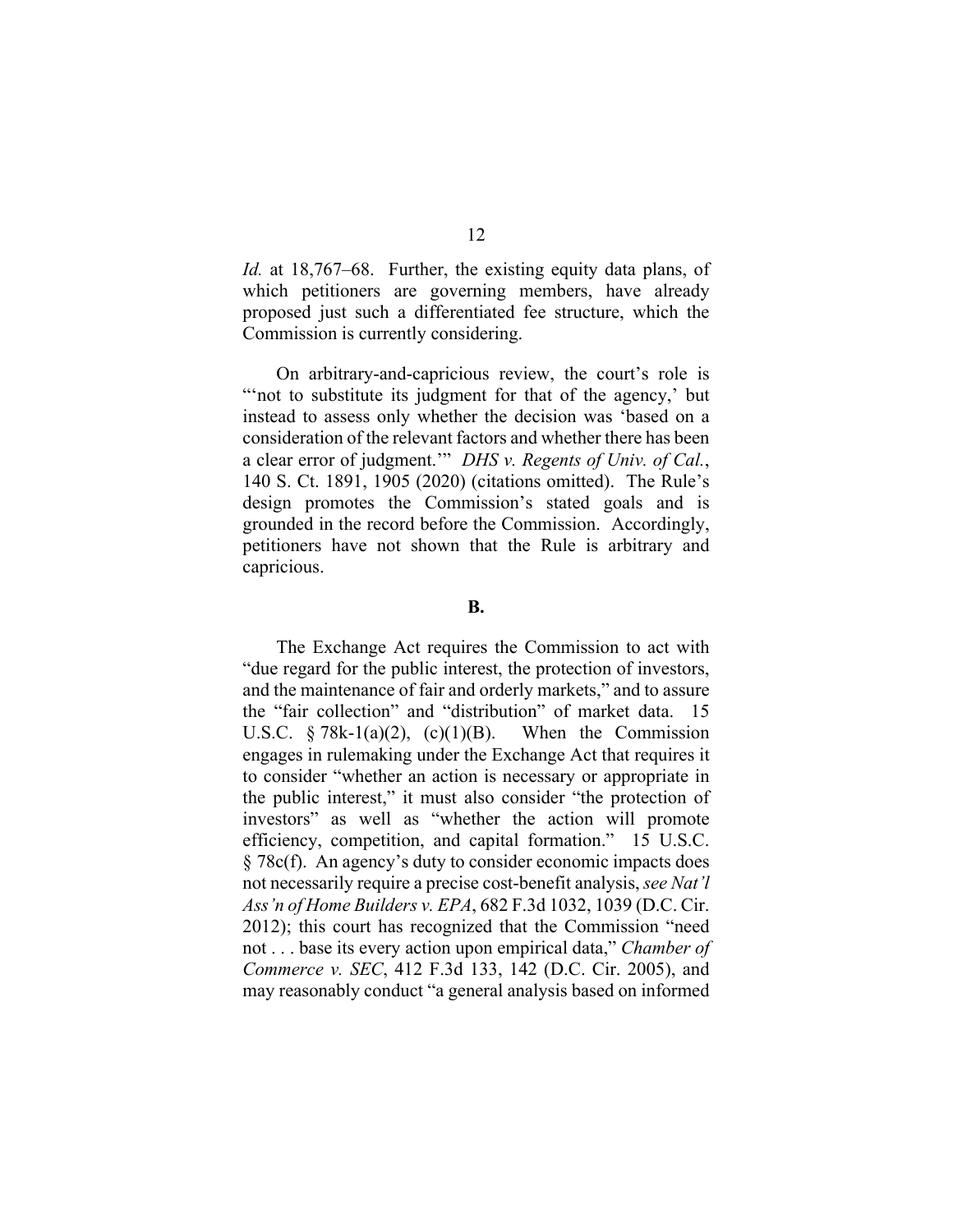## conjecture," *id.* (quoting *Melcher v. FCC*, 134 F.3d 1143, 1158 (D.C. Cir. 1998)).

Petitioners maintain that the Rule is inconsistent with these statutory policies because it will deprive investors of a single, uniform "national best bid and offer" quote; stifle innovation in the data market; drive order flow to off-exchange "dark" trading venues and impede exchanges' ability to compete with such venues; and deprive the exchanges themselves of a main source of revenue. In petitioners' view, the Commission failed to adequately account for these outcomes, violating its statutory duties to weigh the Rule's economic impacts, to protect investors and the public interest, and to promote the fair collection and distribution of market data. The record demonstrates that the Commission considered each of petitioners' concerns and reasonably determined, based on the information available to it, that the Rule was warranted.

**1.** The Commission reasonably concluded that the Rule would not adversely affect the availability of a single, reliable "national best bid and offer" quote to the detriment of retail investors. The national best bid and offer is a data point reflecting the highest price currently being offered by a buyer and the lowest price currently being offered by a seller for a given security across all exchanges. *See* Market Data Infrastructure, 85 Fed. Reg. 16,726, 16,732 n.66 (Mar. 24, 2020). Petitioners maintain that the existence of a single, uniform national best bid and offer is critical for retail investors, who, unlike large broker-dealers, rely on visual stock quotes posted publicly to ensure they are getting the best price available. By decentralizing market data, petitioners believe, the Rule would eliminate the uniform national best bid and offer, leaving multiple quotes circulating at any given time and thus harming retail investors.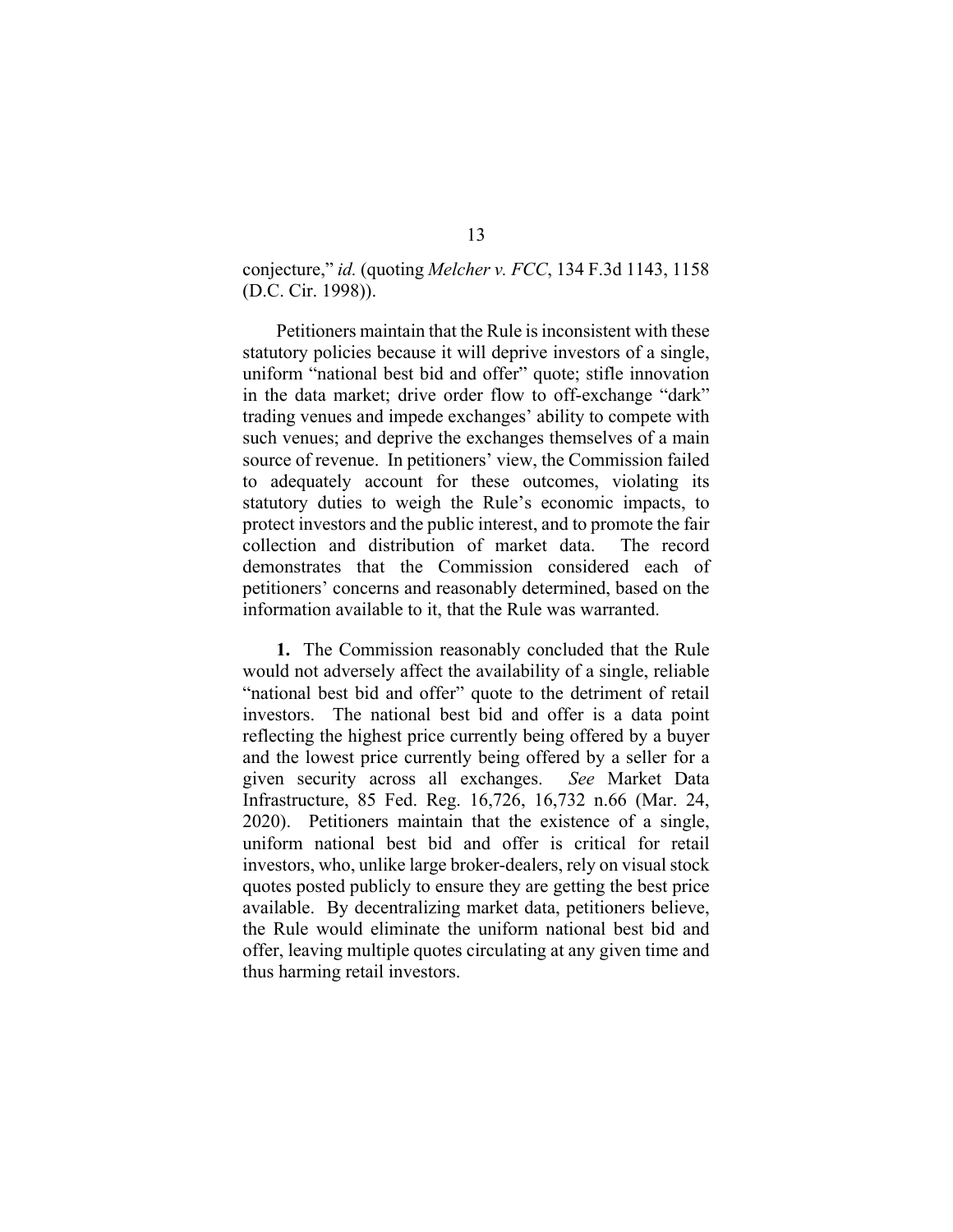The Commission explained, however, that this exact kind of fragmentation already exists under the current regime: some market participants rely on the national best bid and offer as calculated by the exclusive processors, while others "calculat[e] their own version by aggregating petitioners' faster proprietary-data feeds or hiring a third-party vendor to aggregate the data for them," Respondent's Br. 42 (citing 86 Fed. Reg. at 18,657), and still others, including some retail investors, use "top-of-book" proprietary data products, which may be less expensive than the centralized processors' data, 86 Fed. Reg. at 18,601. Further, inherent delays in transmitting data to different geographic locations will always result in multiple quotes circulating at any given time. *Id.* at 18,737, 18,785. Yet petitioners have not explained how the national best bid and offer quote would be appreciably more fragmented under the new Rule than it is under the current regime.

**2.** The Commission could reasonably conclude that increased competition in the development and distribution of data products would enhance, not stifle, innovation. Petitioners claim that the Rule undermines the exchanges' incentive to invest in developing innovative data products. But petitioners' narrow focus on their own incentives ignores the broader context in which the Commission adopted the Rule: By permitting other entities besides exchanges to offer data products, the Rule would promote innovation in the broader data market and is designed to encourage a proliferation of new data products.

**3.** The Commission reasonably concluded that the Rule would promote competition notwithstanding the possibility that off-exchange "dark" trading venues could improve their competitive position under the new regime. Securities are traded not only on the highly regulated exchanges (so-called "lit" venues), but also on other off-exchange trading venues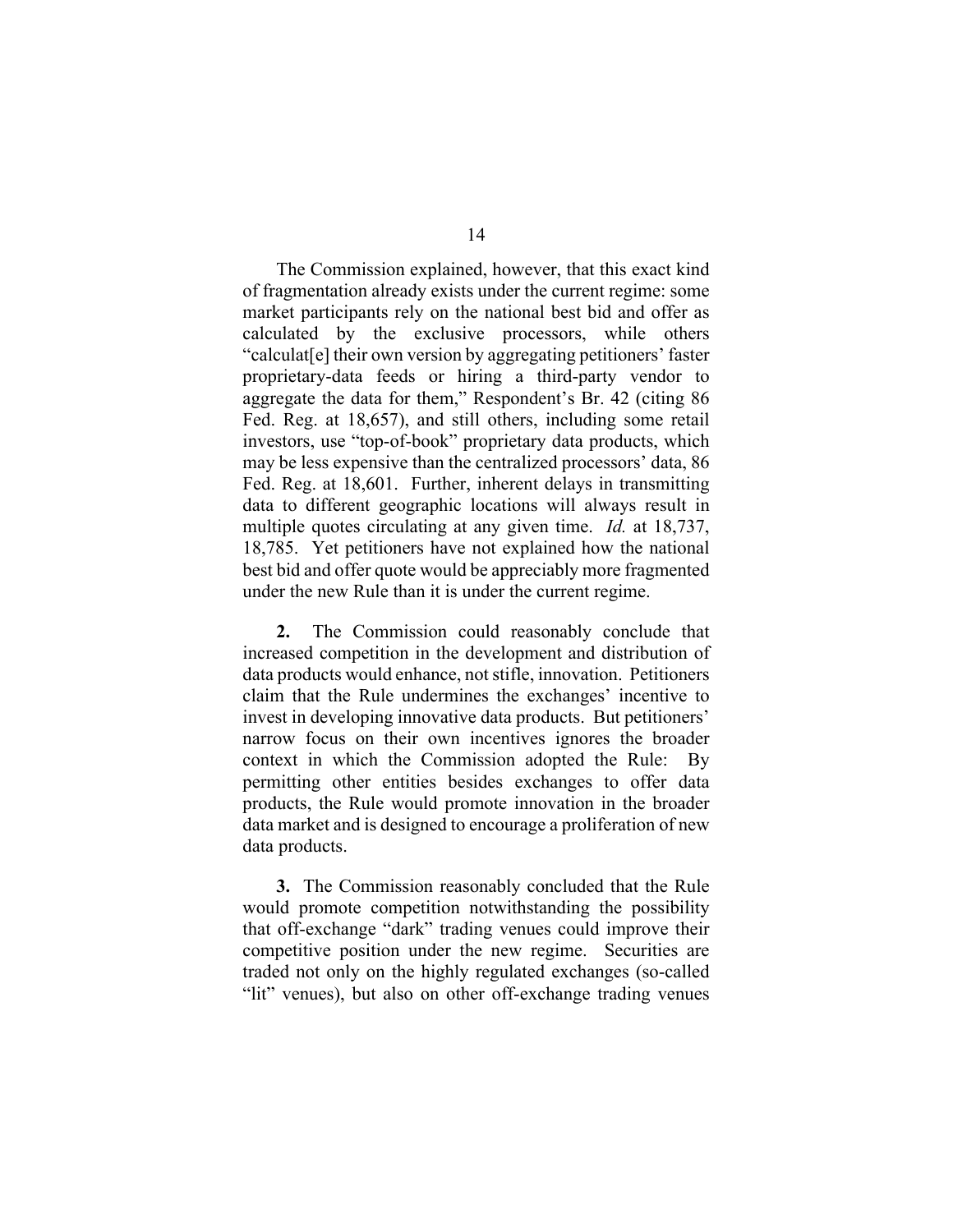("dark" venues) that are subject to different regulatory requirements and that may not disclose the same data about trades executed there. According to petitioners, the Rule's anticipated impact on exchanges' revenue from their proprietary data products will inhibit their ability to compete with off-exchange venues, contrary to the Exchange Act's commitment to promoting competition. In turn, petitioners contend, the increase in order flow to the less-regulated dark venues will reduce transparency in the marketplace as a whole. Petitioners contend the Commission's failure to address these concerns adequately was an abdication of its duty to "apprise itself – and hence the public and the Congress – of the economic consequences of a proposed regulation." *Bus. Roundtable v. SEC*, 647 F.3d 1144, 1148 (D.C. Cir. 2011) (quoting *Chamber of Commerce*, 412 F.3d at 144).

Petitioners' contention that the Commission "duck[ed] serious evaluation of the costs" the Rule would impose on competition, Petitioners' Br. 45 (quoting *Bus. Roundtable*, 647 F.3d at 1152), rests on a fallacy: Petitioners equate competition with their own competitive position. But a policy change can "disadvantage certain participants while simultaneously enhancing competition in the market." U.S. Dep't of Justice, Comment Letter on Proposed Rule, Market Data Infrastructure 4–5 (May 26, 2020). The Commission undertook an analysis of the likely effects of the Rule on competition, including the possibility that "the impact of . . . potential reductions in proprietary feed subscriptions could be large" for some exchanges, resulting in a sizable reduction in revenue. 86 Fed. Reg. at 18,794. The Commission nevertheless concluded that the Rule would promote "fair competition," 15 U.S.C. § 78k- $1(a)(1)(C)(ii)$ , and explained in detail why such competition would ultimately benefit investors, *see* 86 Fed. Reg. at 18,799– 804. This is therefore not a case where "the Commission's prediction . . . had no basis beyond mere speculation," *Bus.*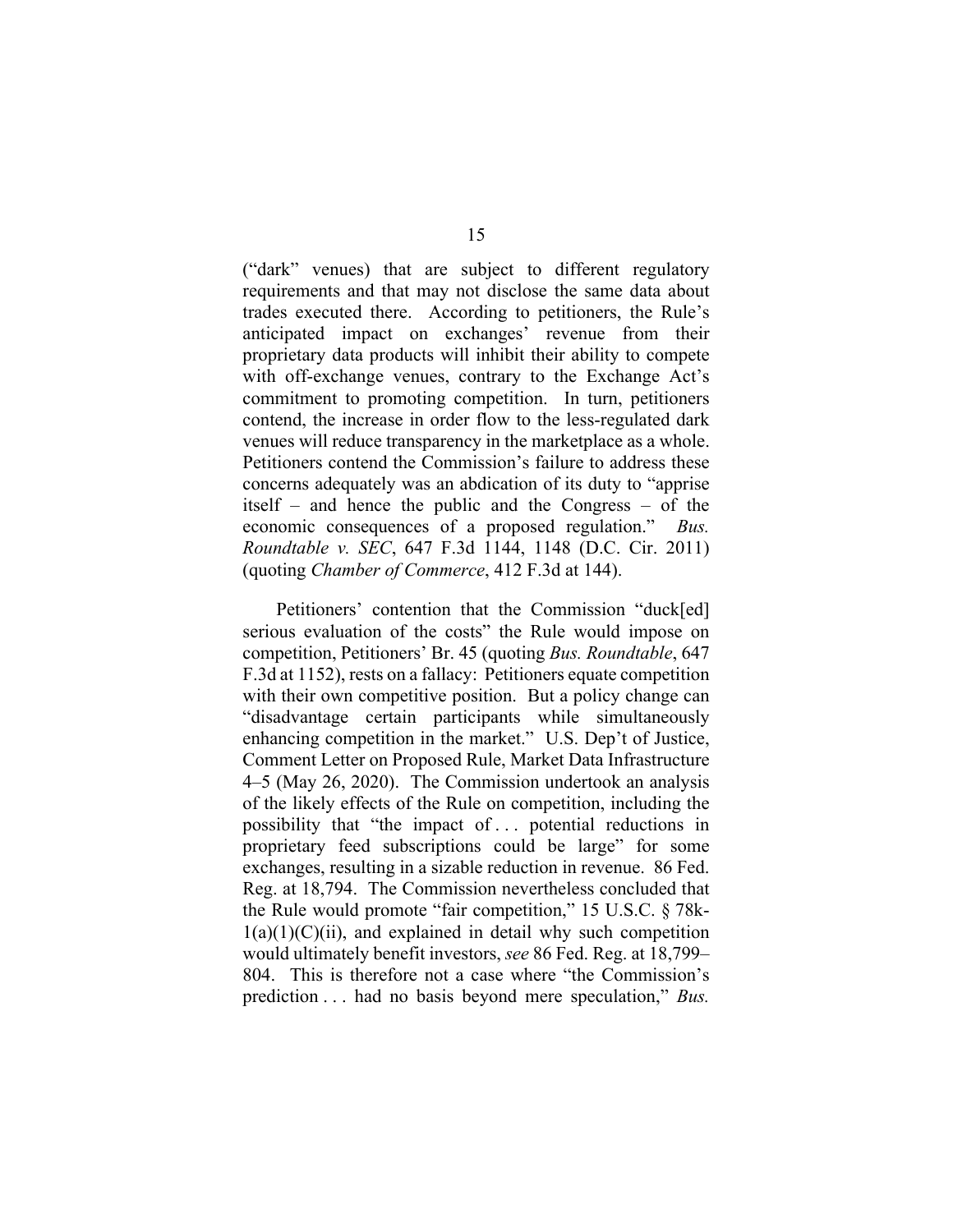*Roundtable*, 647 F.3d at 1150; on the contrary, the Commission made "a reasonable predictive judgment based on the evidence it had," *FCC v. Prometheus Radio Project*, 141 S. Ct. 1150, 1160 (2021). To the extent petitioners maintain the Commission was required to quantify each individual exchange's anticipated revenue decreases under the Rule, this court has explained that the Commission need not "base its every action upon empirical data." *Chamber of Commerce*, 412 F.3d at 142.

In any event, petitioners' concern that the Rule will hurt exchanges' bottom line is speculative. The Commission explained that the Rule may or may not cause a reduction in revenue for the exchanges; any losses may be partially or fully offset by the fees paid to exchanges by competing consolidators for their data and by the opportunity for the exchanges to continue to sell some version of their existing proprietary data products. 86 Fed. Reg. at 18,784, 18,794.

**4.** As for the purported downstream effects of any reduction in revenue, the Commission reasonably rejected petitioners' concerns that their own lost profits would harm the marketplace as a whole. The Commission considered the possibility that the Rule would drive order flow to offexchange venues and concluded that any resulting harm to overall market transparency would be offset by the other transparency benefits of the Rule, including the improved distribution and enhanced content of core data. *Id.* at 18,799. Indeed, the heart of the Rule was expanding the content and improving the distribution of core data, which "is the principal tool for enhancing the transparency of the buying and selling interest in a security." *Id.* at 18,599 n.22; *see also id.* at 18,799. The Commission also reasonably predicted that expanded core data could decrease the incentive to trade on off-exchange venues and cause orders to flow away from those "dark"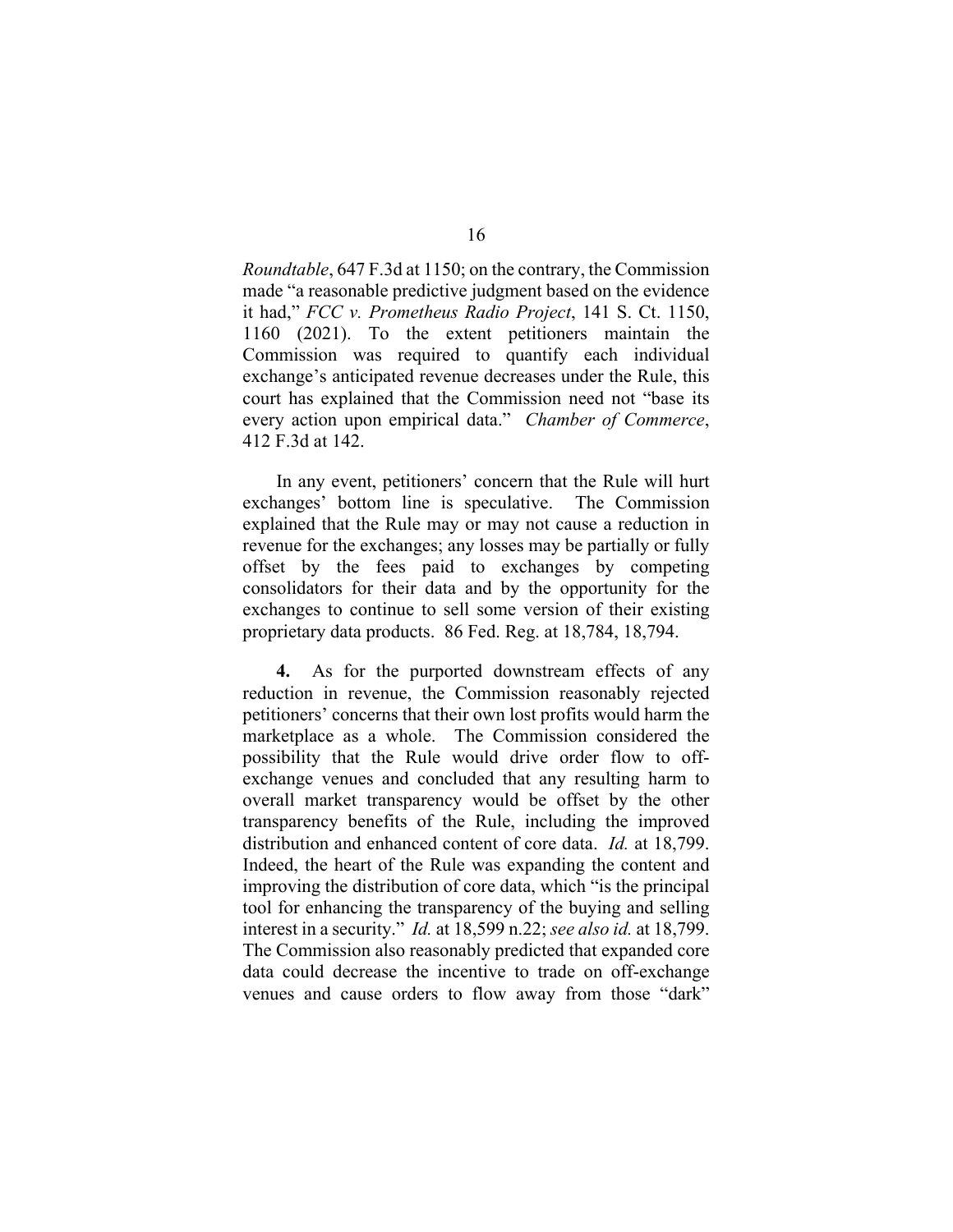venues to the more transparent exchanges. *See* 86 Fed. Reg. at 18,748, 18,759. Even if petitioners could somehow show that the net effect of the Rule on transparency would be negative, that would still not suffice, as transparency is not the only aim of Section 11A. Rather, Congress also directed the Commission to consider impacts on competition, among other things, and the Rule represents a reasonable balancing of those competing goals. This court has "never required anything more" of an agency than to weigh costs and benefits and to make "reasonable trade-offs," *Covad Commc'ns Co. v. FCC*, 450 F.3d 528, 543 (D.C. Cir. 2006) (quoting *U.S. Telecom Ass'n v. FCC*, 290 F.3d 415, 425 (D.C. Cir. 2002)), and the Commission did so here.

Likewise, petitioners' claim that reduced revenues will cripple their reinvestment in their own products, hurting their customers, defies basic economic principles. The Commission points out that like any business, the exchanges can obtain external funding for promising opportunities to develop new products in the future; they are not limited to their internal cashon-hand in developing new products and services. Similarly unavailing is petitioners' suggestion that "[a] reduction in market-data revenue would also limit the funds available to exchanges to fulfill their statutorily mandated regulatory responsibilities, which further 'the protection of investors' and the 'maintenance of fair and orderly markets' . . . ." Petitioners' Br. 54. The notion that any reduction in revenue would necessarily compromise the exchanges' bottom line so severely as to affect their ability to comply with their regulatory responsibilities is unsubstantiated.

All in all, the Commission acted well within its authority when it evaluated the Rule's anticipated benefits against the possibility of harm to petitioners' respective bottom lines. This court declines to re-weigh the technically complex trade-offs